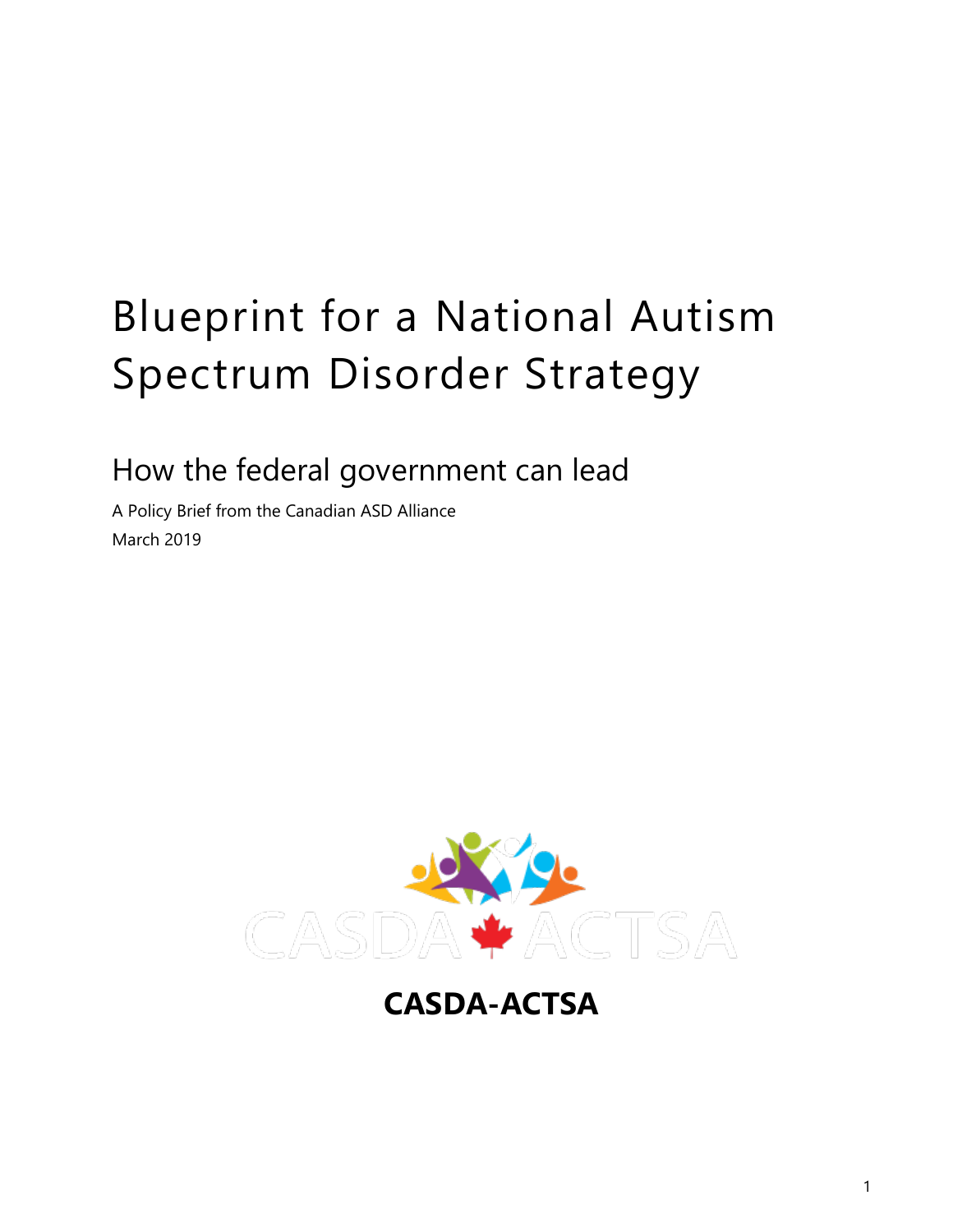## Executive summary

Autism spectrum disorder (ASD) is the most common and fastest-growing neurodevelopmental disorder in Canada, affecting 1 in 66 Canadians aged 5-17 and an estimated 500,000 people nationwide and their families.

Without appropriate supports that fit their needs, people with ASD and their families see drastically worse health, education, employment and quality of life outcomes. These effects ripple throughout their communities. We need to do better.

ASD is not just a provincial responsibility or a federal responsibility. It is a Canadian responsibility. That's why the Canadian ASD Alliance is calling for federal leadership on a National ASD Strategy.

Our vision: to make sure all Canadians with ASD and their families have full and equitable access to the resources they need across a lifespan where and when they need them.

This Policy Brief provides a blueprint for how to move forward with federal leadership to improve the lives of Autistic people and their families. The blueprint has three main components:

- **1. Federal leadership** to facilitate cooperation and coordination across the country.
- **2. Immediate federal action** in areas of direct federal responsibility on:
	- **a. Affordability and access**
	- **b. Information**
	- **c. Employment**
	- **d. Housing; and**
	- **e. Research**
- **3. A cross-government approach to ASD** to ensure a consistent response from all parts of government that touch the lives of people on the spectrum.

The time to act is now. In 2019, we can begin a National ASD Strategy that finally answers the needs of Canadians with ASD, their families, and their communities.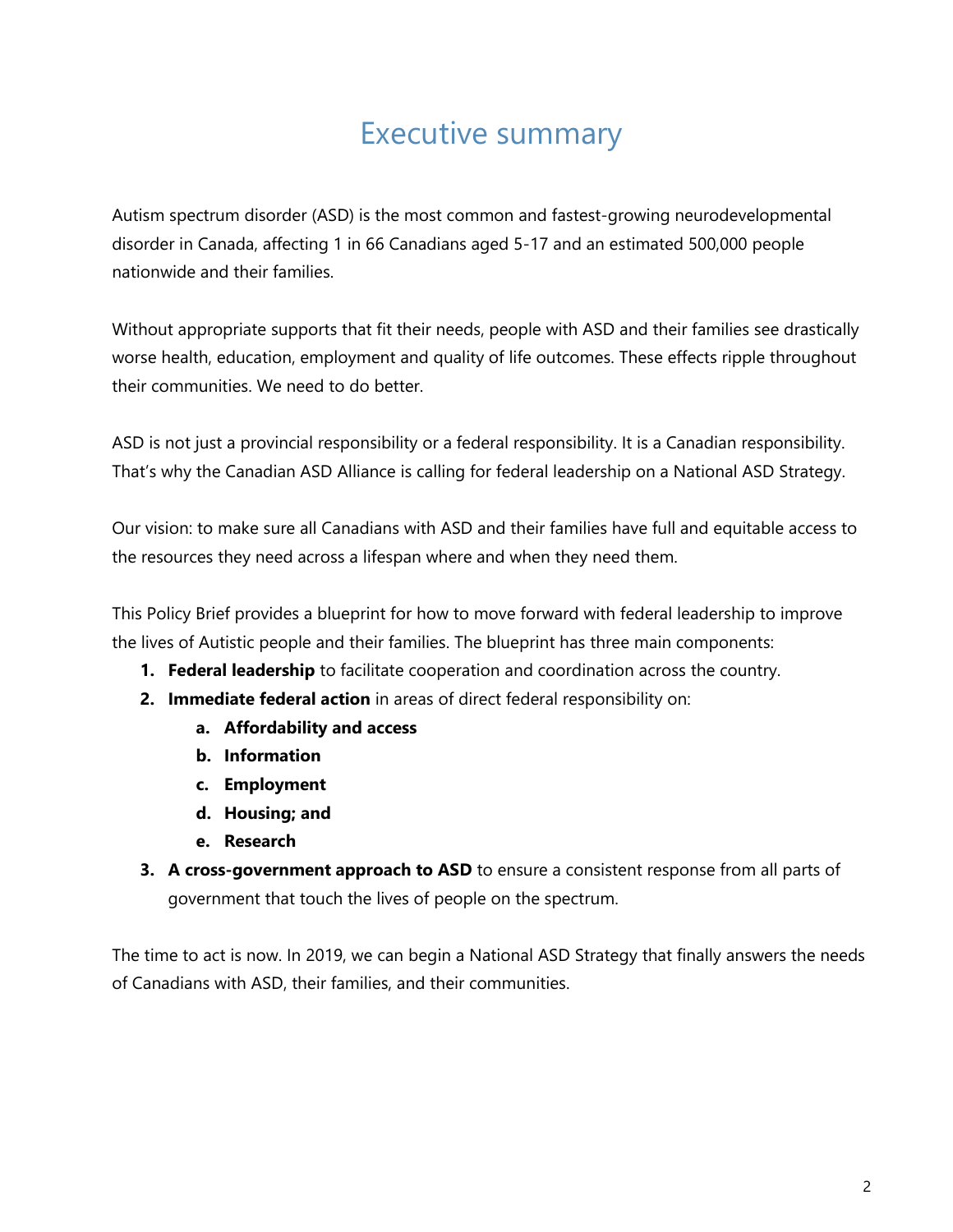## It's time for a National ASD Strategy

Autism Spectrum Disorder (ASD) is the most common and fastest-growing neurodevelopmental disorder in Canada. ASD affects the well-being of Canadians and their families in a variety of ways throughout their lifespan. An estimated 1 in 66 Canadians aged 5-17 have been diagnosed with ASD, equivalent to approximately 500,000 Canadians of all ages.<sup>i</sup> An ASD diagnosis is 2.5 times more common than it was less than 20 years ago. $\mathrm{H}$  This is in part because we are coming to better understand and diagnose ASD. But there are likely hundreds of thousands more Canadians who are

on the spectrum but have not been diagnosed. Without a diagnosis, Canadians will not get the support they need, missing the opportunity for crucial early interventions.

Despite the number of individuals and families touched by ASD in Canada, their needs remain mostly unrecognized by public policy and programs. As a spectrum disorder, people with ASD have a range of needs that vary throughout their lives. For many families, support is out of reach: unaffordable, unavailable in their community, or tied to eligibility requirements that don't fit the needs of Autistic Canadians.

Canadians with ASD and their families should have access to support where and when they need it to lead fulfilling lives and reach their full potential. Without a continuum of supports to respond to complex needs, we are leaving Canadians with ASD and their families out of our social contract, hurting health, education, and economic outcomes for families and communities.

#### WHAT IS AUTISM SPECTRUM DISORDER?

Autism Spectrum Disorder (ASD) is a lifelong neurodevelopmental disorder with a range of characteristics. People living with autism will experience challenges with communication and social interactions and will display restrictive and repetitive behaviour. There are many degrees of autism, making each individual unique. All people living with autism respond to effective intervention.

An ASD diagnosis is often associated with co-occurring sensory, physical, and mental health conditions.

Children with ASD are four times as likely to suffer gastrointestinal problems and more than twice as likely to have a psychiatric diagnosis than the general population.

*Note on Terminology: Autistic people, Canadians/individuals living with autism/ASD/an ASD, Canadians/individuals on the Spectrum/Autism Spectrum– in previous consultations across the country there was recognition that the use of language in the autism community continues to be an ongoing discussion. As our understanding and acceptance of autism advances, so does the use and understanding of phrases to describe or reference the condition. In the spirit of being respectful of language preferences, these terms have been used interchangeably throughout the report.*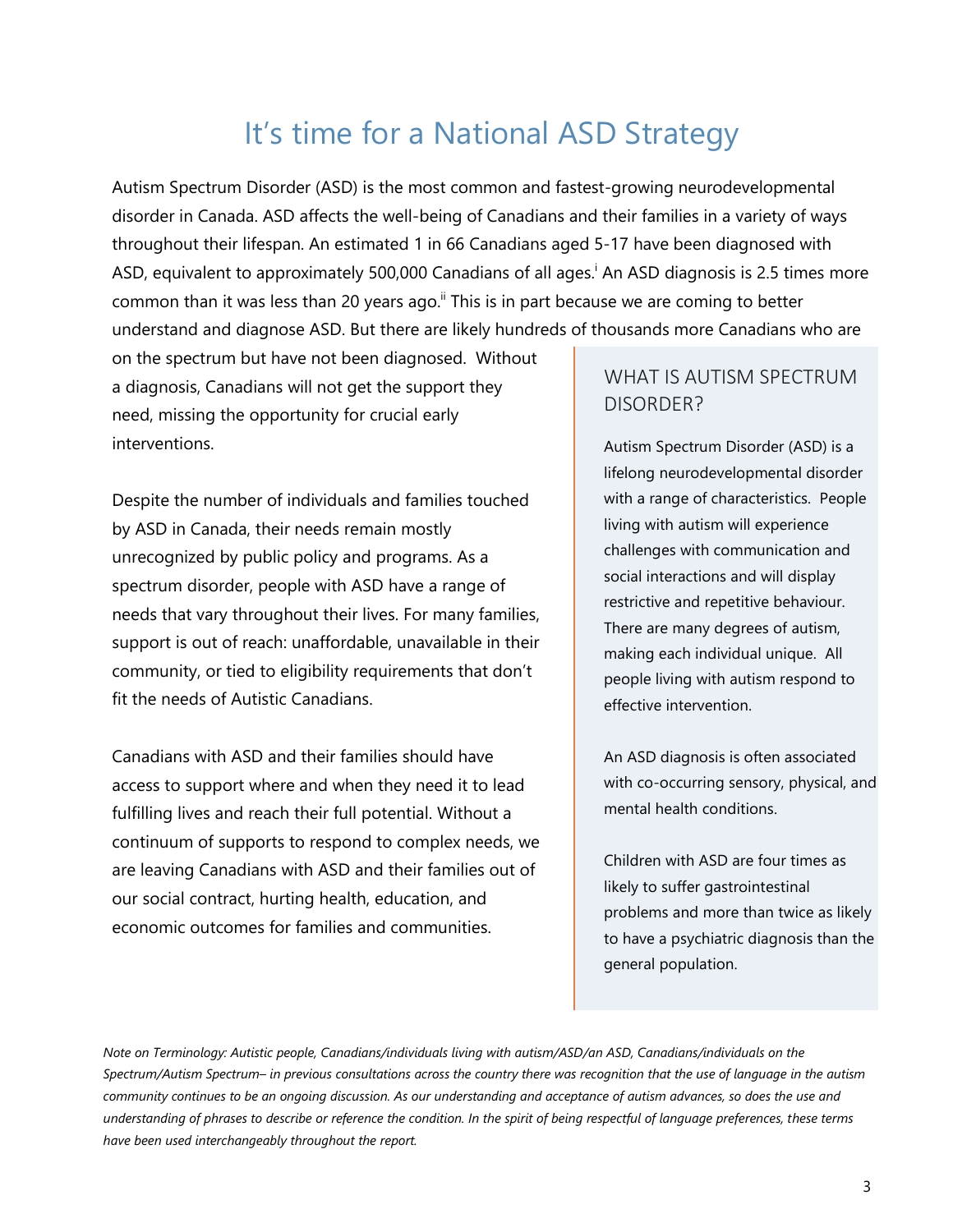#### The time to act is now

12 years ago, the Senate of Canada produced *Pay Now, or Pay Later: Autism Families in Crisis,* an urgent warning on the need for a comprehensive National ASD Strategy.*iii* The ASD community responded by forming the Canadian ASD Alliance to work with the federal government to craft and implement a strategy. While there have been important investments since, the Senate committee's recommendations remain as urgent as ever.

We can't afford to wait. Without appropriate supports that fit their needs, people with ASD and their families see drastically worse health, education, employment and quality of life outcomes. The average lifespan for people with ASD is half that of the general population.<sup>iv</sup> People with ASD have higher rates of suicidality (ideation, attempts, and deaths by suicide). Four of five adults with ASD are out of the labour force entirely, and Autistic people are far more likely to have police interactions that escalate unnecessarily.<sup>vi</sup>

It's not just people with ASD who are impacted. Families are being pushed past breaking points to access life-saving and life-improving support. Evidence-based therapies can cost upwards of \$60,000-\$80,000 per year. Some people with ASD require 24-hour care, which means their family would need an annual income of \$200,000 a year before paying for shelter, food or clothing.<sup>vii</sup> For those in rural, northern and remote areas of Canada, accessing care can be even more costly — if it is available in their region at all. A University of Calgary study found that the lifetime care associated with a high needs ASD diagnosis can amount to \$5.5 million above and beyond the average care costs for the general population.<sup>viii</sup> With evidence-based supports, early intervention, and proper support for transition to adulthood, Autistic Canadians can see significant improvements in their quality of life. Unlike other health conditions, families are expected to bear many of these costs themselves, often pulling parents from the labour market when they cannot find or afford supports.

The cost for families isn't just financial. Lack of support for people with ASD puts incredible strain on parents, siblings, and extended family, and can be damaging to their emotional well-being.

Canada has leading ASD researchers, and world class health and education systems. We have the groundwork to be world leaders on supporting people with ASD. But instead we are failing them and their families. **We need to do better.** 

**ASD is not just a provincial responsibility or a federal responsibility. It is a Canadian responsibility.** In 2019, the federal government should launch a National ASD Strategy, in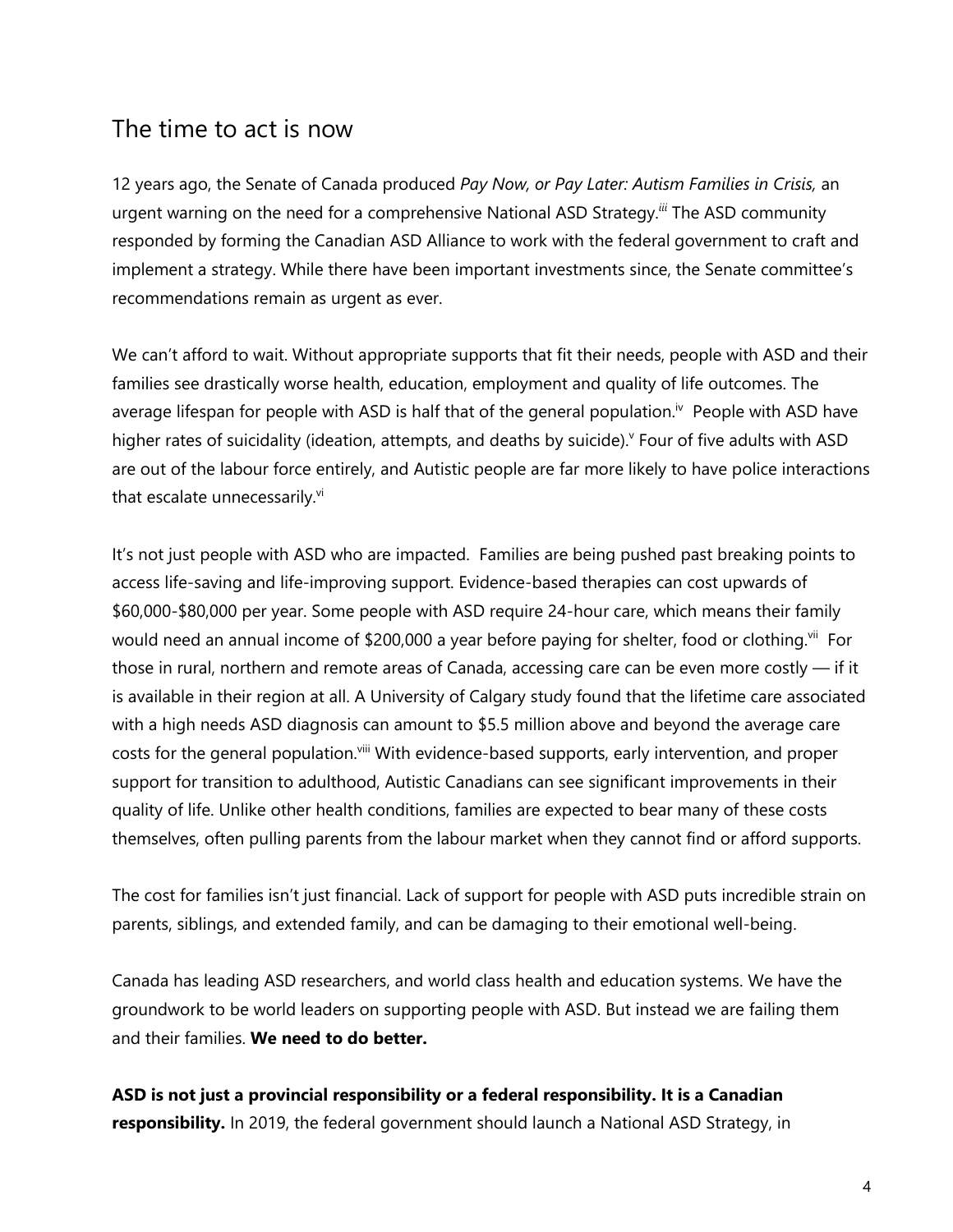partnership with provincial and territorial governments, Autistic Canadians and their families, and the experts serving and supporting the community.

This is an opportunity to change the lives of people with ASD and their families.

**Vision for a National ASD Strategy**

*All Canadians with ASD and their families have full and equitable access to the resources they need across a lifespan.*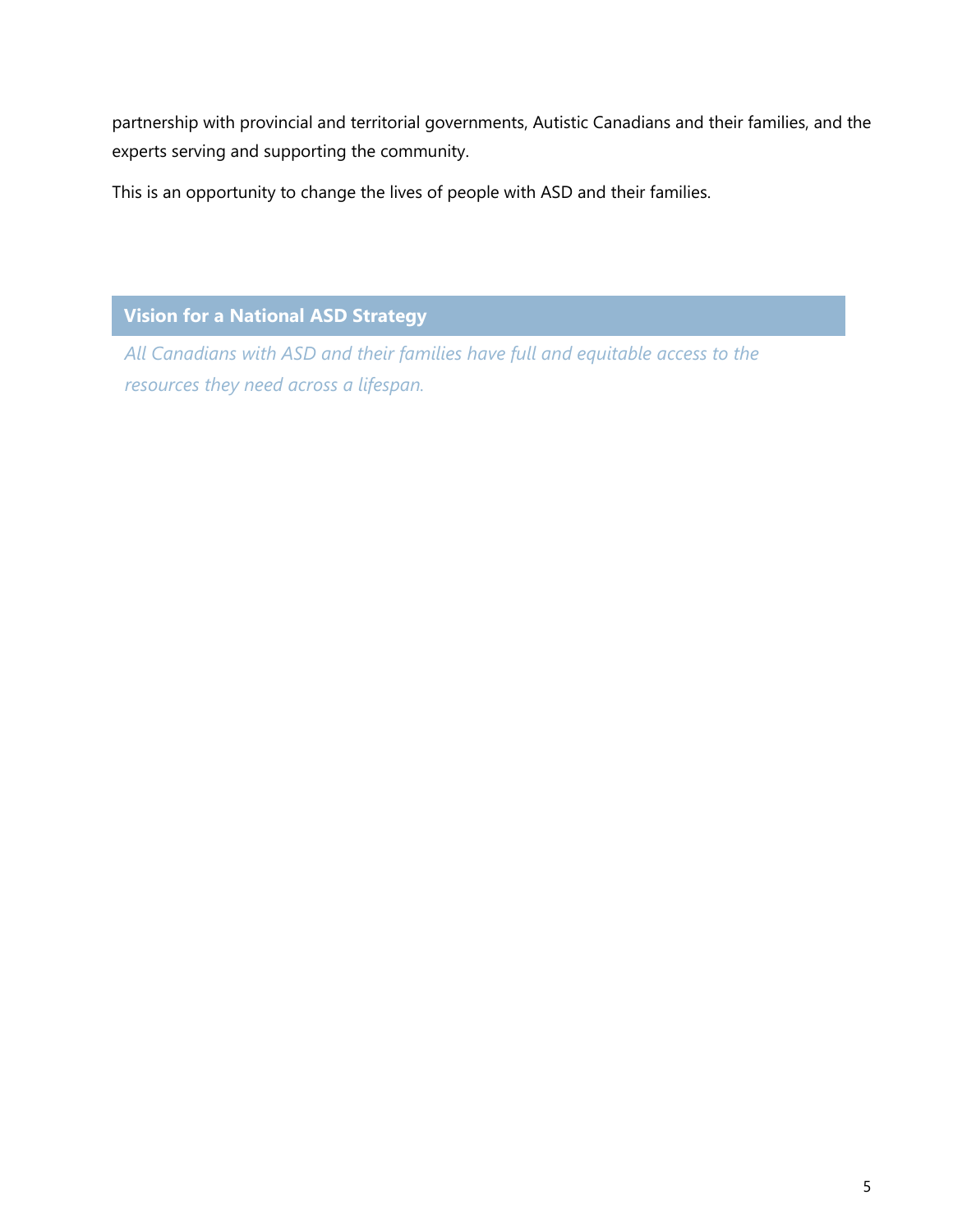## Blueprint for a National ASD Strategy

As the Senators urged a decade ago and political leaders from all parties have urged since, Canadians need leadership from their federal government. While many of the health, education and social services that support people with ASD fall under provincial jurisdiction, the federal government holds some important levers**. The federal government has an obligation to lead and a key role to play.** 

Federal leadership doesn't mean testing the boundaries of federal and provincial roles. The federal government can leverage our current system with better coordination and learning across Canada, to ensure that Canadians from coast-to-coast-to-coast can access a continuum of quality supports throughout their lives. Provincial and territorial government officials have clearly voiced a need for more opportunities to collaborate nationally, sharing information and best practices.<sup>ix</sup>

We also recognize that federal leadership is not about asking the federal government to act alone. Along with federal, provincial and territorial governments**,** a National Strategy depends on contributions from researchers and academics, service providers, experts, employers, and most importantly, Austistic people and their families. A National ASD Strategy should put the needs of people with ASD at the centre.

### Principles to guide a National Strategy

The Federal government should undertake all its work — consultation, design, and implementation — in accordance with five key principles that will ensure the Strategy reflects the varied lives and needs of people with ASD across their lives. The Strategy should be:

- Person-centred, reflecting needs across a spectrum and lifespan
- Inclusive of pan-Canadian stakeholders
- Co-designed with first-person perspectives: nothing about us without us
- Include a separate co-designed Indigenous approach
- Culturally responsive and appropriate, especially for vulnerable Canadians
- Reflective of different regional needs, especially northern, rural and remote communities.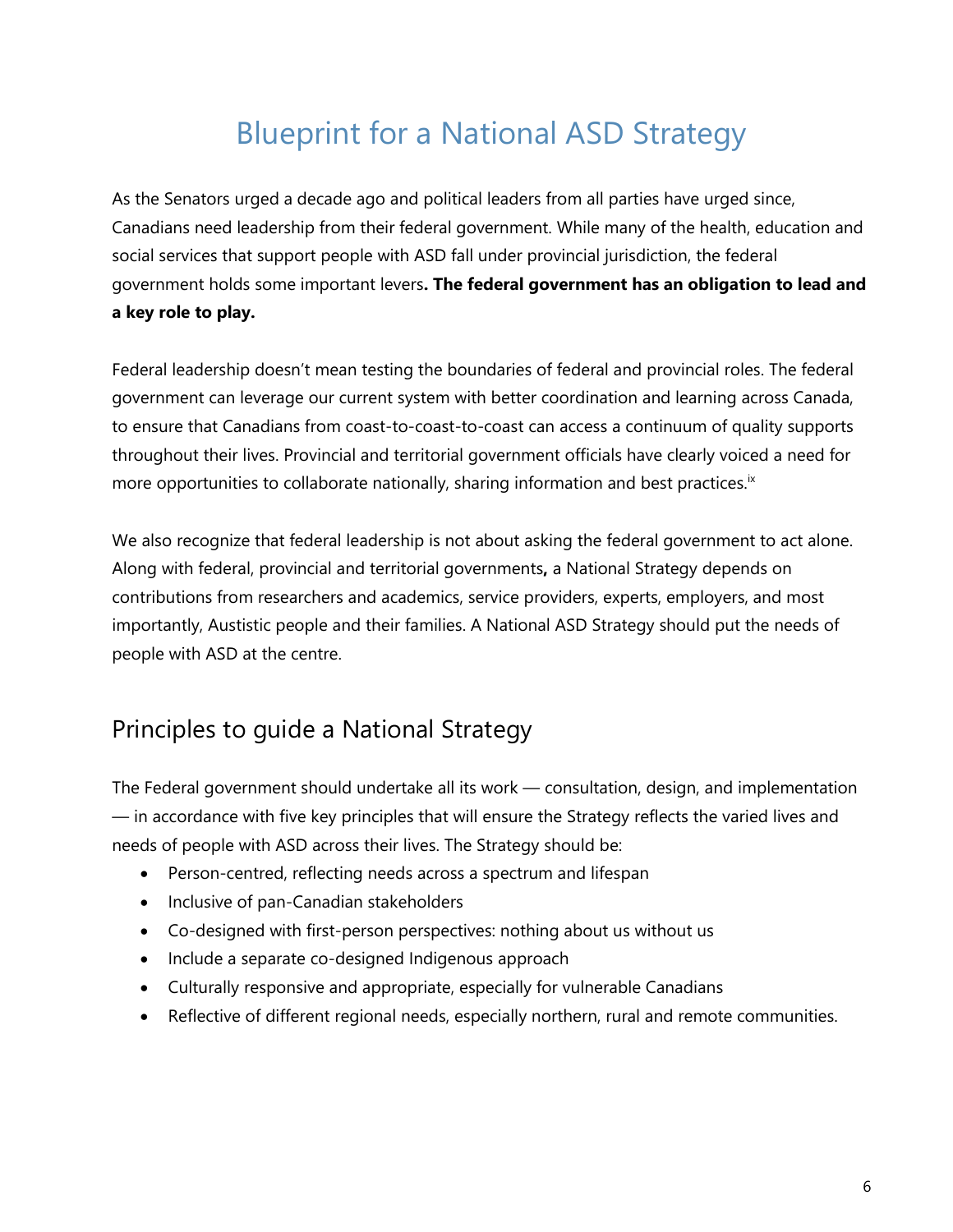### Components of a National Strategy

This Policy Brief recommends three ways that the federal government can provide leadership for a National ASD Strategy:

- **Federal leadership** to facilitate collective impact by governments in partnership with the ASD community.
- **Immediate federal action** in five areas of federal jurisdiction.
- **Cross-government collaboration** to ensure consistent, co-ordinated approaches from all areas of government that touch the lives of people with ASD.

## Federal leadership

### *Federal leadership facilitates pan-Canadian knowledge exchange and dissemination and coordinated impact.*

Canadians on the spectrum have vastly different access to services and supports depending on where in Canada they live, both within and across provinces. Some families move across Canada to access the supports they need. While some provincial variation is to be expected, families, researchers, frontline caregivers and provincial and territorial governments themselves have consistently called for better exchange of knowledge, working models, and practices.

The federal government should lead **by facilitating better cooperation and coordination across provinces and territories**. The federal government should create a platform to allow clinicians, researchers, service providers, ASD self-advocates and provinces and territories to develop and disseminate learning for the best approach to a continuum of care for people with ASD. This work should focus on creating a network and knowledge base that can joint efforts on areas like early diagnosis and transitions to adulthood which will improve outcomes for people by creating a strong shared evidence base and support system for all Canadians.

Intergovernmental cooperation will be essential to an effective strategy. Because ASD does not fit neatly into any single department, the federal government should launch the strategy by convening **a multi-ministry intergovernmental meeting on ASD**, bringing together ministers of health, social services, and other appropriate provincial ministers, just as finance and health ministers met together to design the recent landmark federal-provincial-territorial health funding agreement.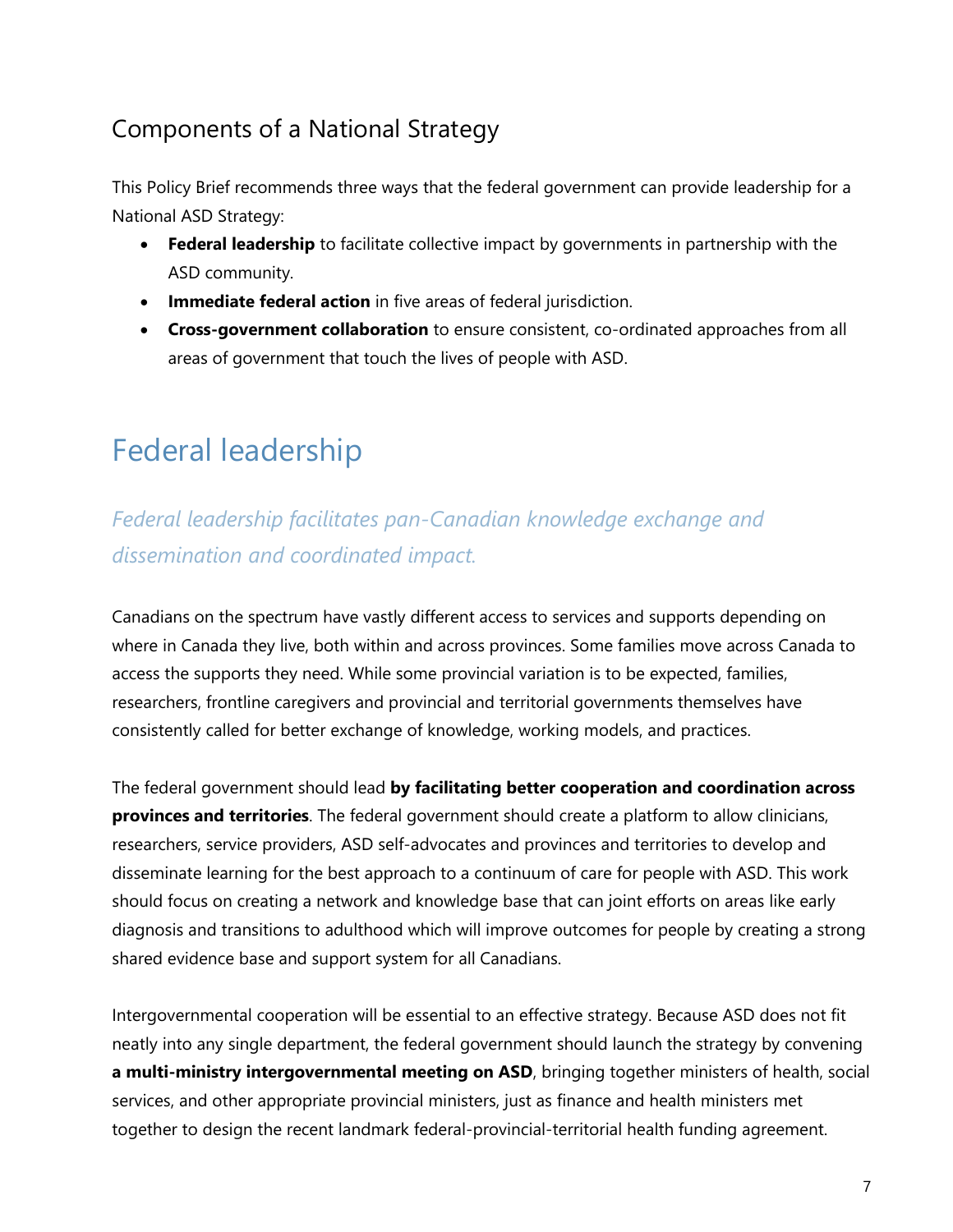## Immediate federal action

In addition to coordinating across Canada, the federal government can lead a National ASD Strategy through discrete actions that fall within federal jurisdiction. In this blueprint, **we propose first steps across 5 action areas to form the foundation of a National ASD Strategy:**

- 1. Access and Affordability
- 2. Employment
- 3. Housing
- 4. Information
- 5. Research

We have selected these areas based on where our research has shown that federal public policy can most improve outcomes for Autistic Canadians. For each of these areas, we propose practical steps that the federal government can take to lead.

### Action area: Affordability and access

### *End state: An ASD diagnosis does not carry major financial burden to access the supports people need where and when they need them.*

An ASD diagnosis comes with a massive price tag for people with ASD and their families. At \$60,000- \$80,000 per year per child, the annual cost of evidence-based supports such as Applied Behaviour Analysis can easily exceed a family's entire income. The cost of therapies and supports is compounded by the challenge of balancing caregiving and work for family members and the low earning levels for many adults with ASD. Only 27% of respondents in the 2014 National Needs Assessment Survey for Families, Individuals with Autism Spectrum Disorder and Professionals reported that the financial support they received was enough to manage costs. $x$ 

Even where financial resources are not a concern, it can be very challenging for people with ASD to access the right supports because of the complexity of their needs. As a spectrum disorder with a variety of co-occurring conditions, all people with ASD have unique needs, making it hard to find appropriate professional services. This is particularly acute outside of urban centres, especially in Northern and remote regions of Canada. Access is especially challenging for LGBTQ+ Canadians,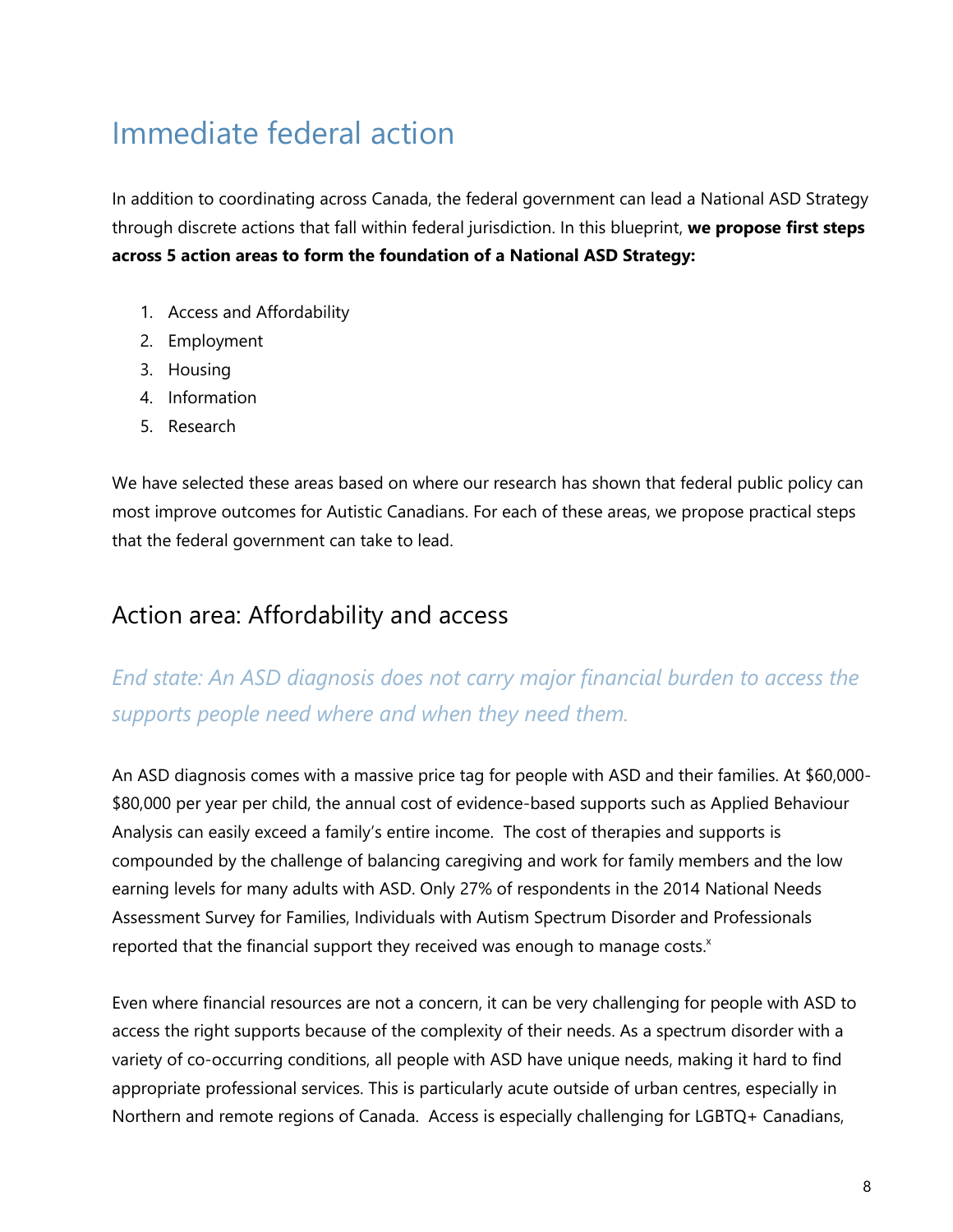military families, seniors and other communities that require specialized approaches to support and service delivery. A National ASD Strategy should address both affordability and accessibility barriers faced by Autistic people and their families.

Opportunities for federal action:

- **Reform the Disability Tax Credit***:* The purpose of the Disability Tax Credit (DTC) is to help people offset some of the added costs that come with a disability. People with ASD face a high rate of rejection for their claims under the existing requirements. This creates additional affordability challenges because eligibility for the DTC is also the gateway for approval for Registered Disability Savings Plans, Child Disability Benefits, and the Canada Workers' Benefit Disability Supplement. DTC eligibility screening should be reformed to recognize the legitimate claims of people with ASD. The DTC should also be made a refundable tax credit to ensure it provides a full benefit to the many Autistic adults with low incomes. $x_i$
- **Build leading ASD support into federal health systems:** The federal government has direct responsibilities for healthcare related to First Nations people living on-reserve, Inuit, Canadian Forces members and veterans, and some refugees and incarcerated people. The federal government should ensure that those health systems provide adequate and evidence-based diagnosis and support for people with ASD, including mental health.
- **Training the next generation of ASD professionals:** Through the Autism Research Training program, the Canadian Institute for Health Research (CIHR) invested in training a crossdisciplinary group of health professionals to understand, research, and provide support for Canadians with ASD. While funding for this program was discontinued, a shortage of professionals remains a major barrier to access. In order to increase access to vital services, the federal government should invest in a new research and training institute — like those within CIHR for other health conditions like arthritis and diabetes — to support current professionals and train future ones to work with Canadians with ASD in a variety of settings. This should include a range of researchers and practitioners to allow for essential interdisciplinary collaboration.
- **Ensure consistent recognition of ASD costs for the Medical Expense Tax Credit***:* This tax credit provides some relief for the high out-of-pocket costs often associated with ASD support and associated medical issues. However, families of people with ASD have experienced inconsistent treatment of their claims, often seeing their expenses rejected because they did not fit an approved list of medical providers. The Canada Revenue Agency should simplify these rules, include the full breadth of providers of evidence-based ASD supports, and update operational policies to ensure consistent treatment for families.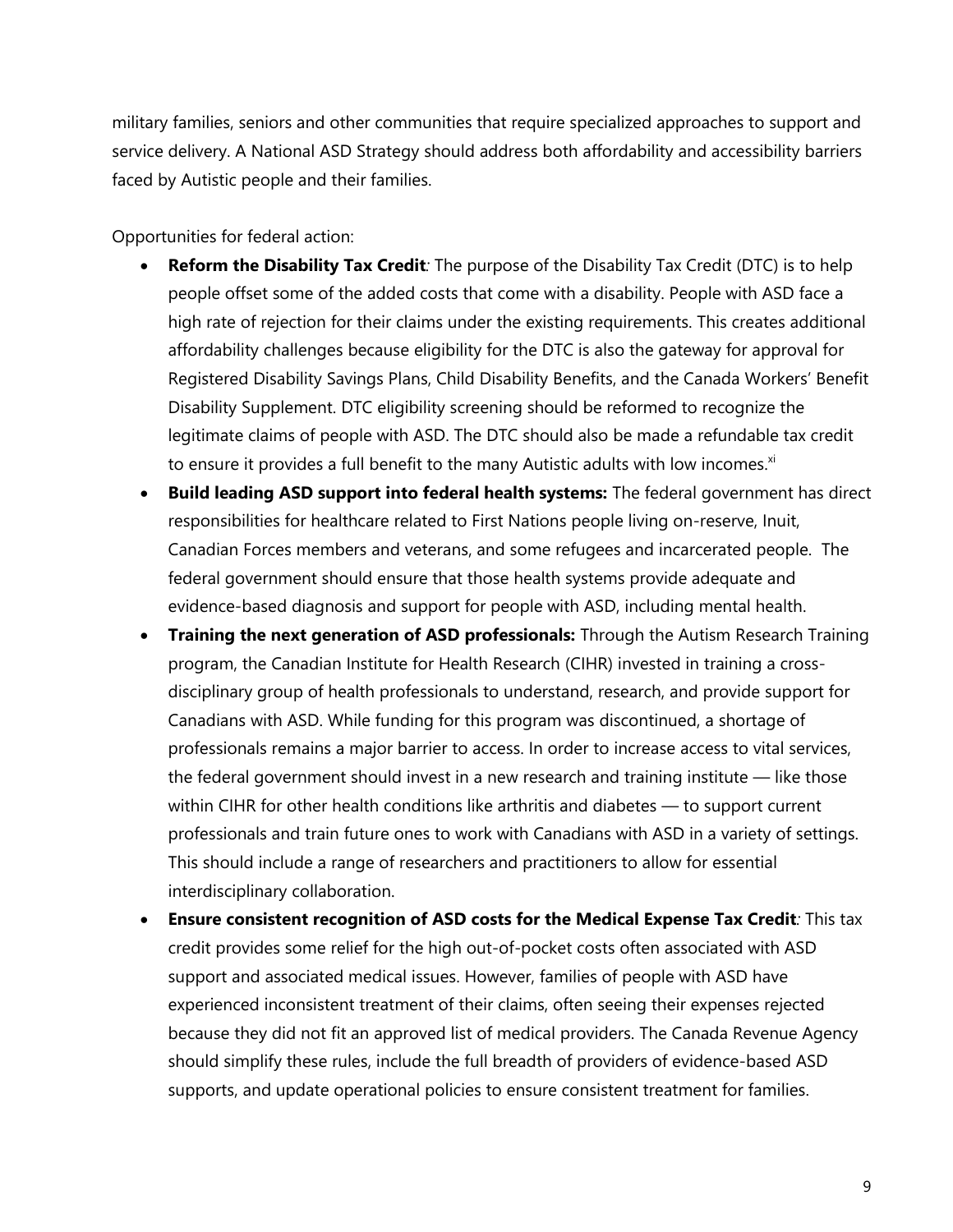• **Enhance the Child Care Expense Deduction***:* The costs of childcare and educational support are much higher for children with special needs, including those with ASD. The Child Care Expense Deduction is currently limited to \$8,000 for children under 6, or \$5,000 for children aged 6-15. The amount increases to \$11,000 for children eligible for the DTC. This is far below the real costs of childcare, especially for parents of children with ASD that may require additional supports. The CCED should be enhanced to recognize these real costs.

While these federal actions can improve affordability and access in the near-term, for deeper impact Canadians need deeper cooperation between federal and provincial governments. Long-term transformation could include federal-provincial cooperation to create a simplified, user-centred model like Australia's National Disability Insurance Scheme to help people access the supports they need regardless of their circumstance.

### Action area: Information

*End state: Decision-makers, professionals, individuals and families have access to comprehensive and credible information about ASD to inform their decisions, and community services, employers and businesses are informed to create inclusive environments.* 

A National Strategy should invest in research and knowledge exchange on promising practices. This is not about standardizing provincial approaches or the work of medical practitioners but rather about providing a much-needed evidence base and consensus to support work across the country.

The Canadian Autism Partnership Program consultations made it clear that best practices and information sharing are priority areas for provincial governments, service providers, and experts. There is a particular need for sharing knowledge about ASD and people who belong to vulnerable populations, such as LGBTQ+ Canadians and seniors.

There is also a need for far greater understanding of ASD throughout Canada, across different sectors. A better-informed public is a critical safety issue for people with ASD, given risks of wandering for children and frequent unnecessary and dangerous negative interactions with police and in hospitals and emergency rooms.<sup>xii</sup>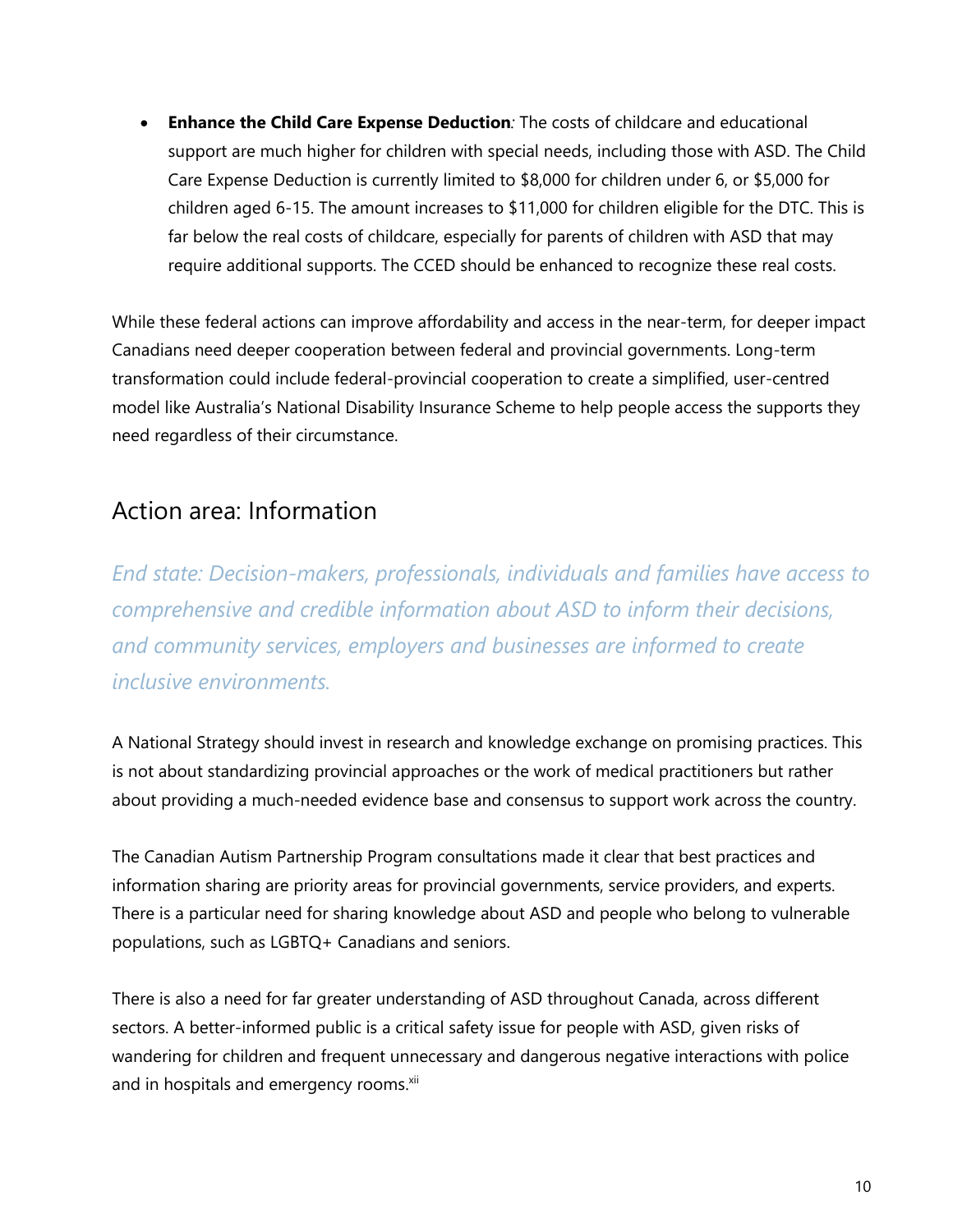Public awareness, especially when targeted at particular segments of society, can lead to better outcomes. For example, shopping can be a very stressful experience for those with sensory sensitivities, but well-informed retailers have started creating sensory-friendly shopping experiences to reduce these stresses.<sup>xiii</sup>

Opportunities for federal action:

- **Build a learning network for practitioners and policymakers to build evidence and consensus on promising practices***:* Building on the work of the Public Health Agency of Canada, the federal government is uniquely positioned to facilitate the sharing of evidence and best practices between practitioners and jurisdictions on priorities like early diagnosis and transitions to adulthood. For example, guidelines to help ensure the consistent implementation of best practices can help support the many practitioners that interact with people with ASD and their families but do not have specialized training. Current federal funding is supporting work by the Canadian Paediatric Society to develop ASD guidelines.
- **Create awareness strategies to promote inclusion for Autistic Canadians***:* Misunderstanding and discrimination against people with ASD is an unfortunate reality in Canada. Just as the National Housing Strategy includes a public engagement campaign to reduce stigma and discrimination, the federal government should partner with the ASD community to promote better understanding and acceptance of people with ASD. This work can equip those delivering services to the public and employers to provide ASD-welcoming environments. In the US, a partnership with the Ad Council has produced successful campaigns that have improved understanding and inclusion of people with ASD.<sup>xiv</sup> Public education campaigns should include messages for targeted audiences and campaigns targeted at all those who may interact regularly with people with ASD.

### Action area: Employment

*End state: Adults with ASD are employed at rates near the Canadian average, supported with the resources they need to succeed, and welcomed into inclusive workplaces.* 

Only about 1 in 5 adults with ASD are in the labour force, and those that work report average earnings well below the poverty line.<sup>xv</sup> Autistic adults have lower rates of employment than other Canadians with disabilities. The Canadian ASD Alliance National Needs Assessment showed employment supports as one of the top-ranked needs among service providers and ASD selfadvocates.<sup>xvi</sup>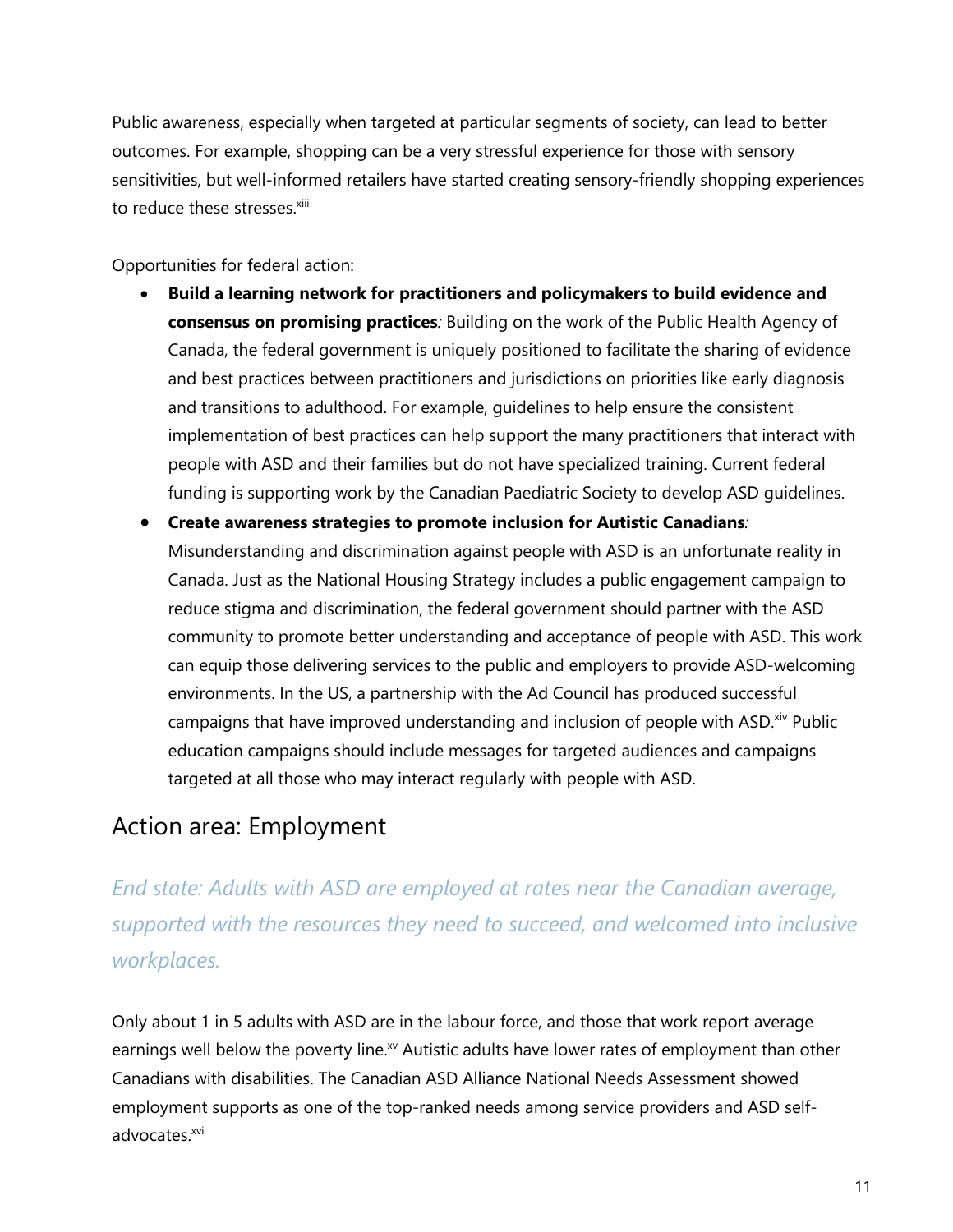When Autistic people are not able to meet their full employment potential, the economy suffers. People with ASD have valuable contributions to make in the workforce. In some cases, barriers to employment reflect discrimination and a lack of effort by employers on creating inclusive workplaces. In other cases, policy design means that people with ASD could lose access to essential benefits if they take employment with even very modest earnings. There is also a shortage of specialized employment readiness and training programs tailored to the needs of people with ASD.

While provinces and territories deliver most employment and training supports, there are clear roles for the federal government to lead on improving employment outcomes through funding, federal programming, and support for research and innovation around skills and employment. Opportunities for federal action:

- **Invest in Labour Market Information about people with ASD:** The first step to designing better policies and programs is to have a clear picture of where we stand. The Minister of Employment, Workforce Development and Labour should task the Labour Market Information Council with gaining a better picture of labour market outcomes for adults with ASD, and with providing individuals and employers with information that will promote greater matching between skills and opportunities.
- **Support the creation of inclusive workplaces:** The proven Ready, Willing and Able program and other initiatives break down barriers to employment by educating employers, matching them with talent and supporting on-boarding. These programs need sustainable funding to engage employers and promote best practices.
- **Re-invest in pre-employment programs for people with ASD:** Through the Worktopia program, ASD service providers developed innovative programs to build pathways for young people with ASD to the labour force and achieved increased labour market participation. There is a continued gap in pre-employment programming tailored to the needs of Canadians with ASD. Pre-employment programming is an essential part of the employment support ecosystem for Canadians with ASD, providing support with work-relevant social communication skills and exposure to potential career opportunities.
- **Ensure federal training programs respond to the needs of people with ASD**. The federal government should ensure that federally-funded training programs (e.g. the Aboriginal Skills and Employment Training Strategy, Youth Employment Strategy) include training and employment supports that are responsive to the needs of Autistic people. Federal labour market training agreements with provinces and territories should also be designed to be responsive to ASD needs, including flexibility to support people regardless of their eligibility for EI.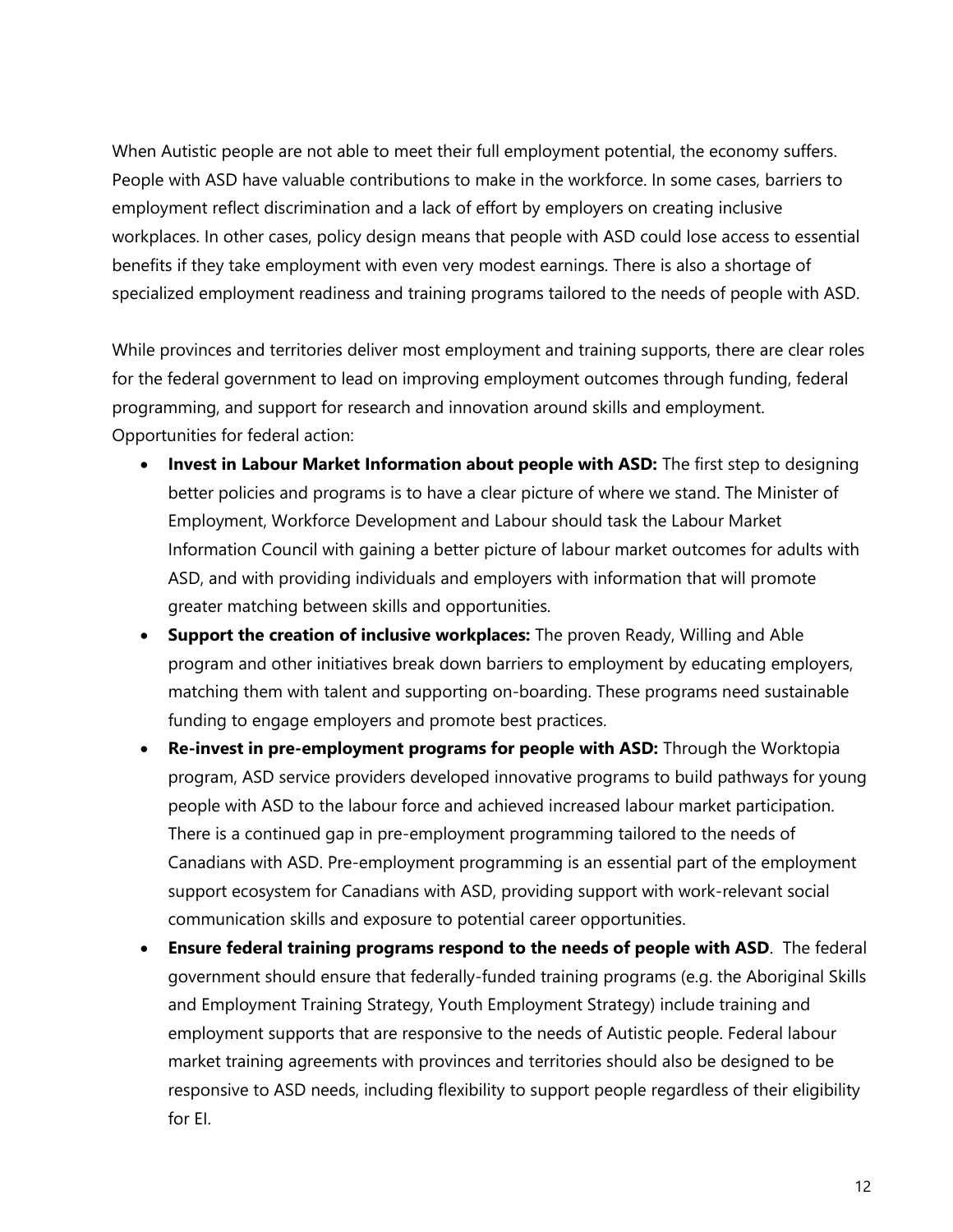• **Break down barriers in benefit design:** Work with provinces and territories to coordinate the design of income supports and benefit programs to reduce the "welfare wall" penalties that create adverse incentives for people with ASD who want paid employment.

A future integrated approach should see young people with ASD receive employment skill-building opportunities throughout their youth, post-secondary education options that meet their learning needs, and supported pathways to the labour market in which they are hired by inclusive employers in accommodating workplaces.

#### Progress Since Pay now or pay later

While the core diagnosis of *Pay now or pay later* remains true 12 years later, it is important to acknowledge that since that time successive federal governments have taken important measures that can help form the foundation of a National ASD Strategy.

These include:

- Public Health Agency of Canada's critical work in leading the National ASD Surveillance System, providing essential Canadian data to inform our understanding of ASD.
- Investment alongside the Canadian ASD Alliance and other ASD organizations in the creation of the first research chair in ASD at York University.
- Funding for the Canadian ASD Alliance's National Needs Assessment which provided the first national data on needs, gaps and services used by people with ASD across their lifespans.
- Support for Ready, Willing and Able, Worktopia and other innovative programs that connect Canadians with ASD with employment opportunities and build inclusive workplaces.
- Funding for the initial work of the Canadian Autism Partnership Project and the creation of the Autism-Intellectual Disability National Resource and Exchange Network (part of a \$20 million commitment in Budget 2018).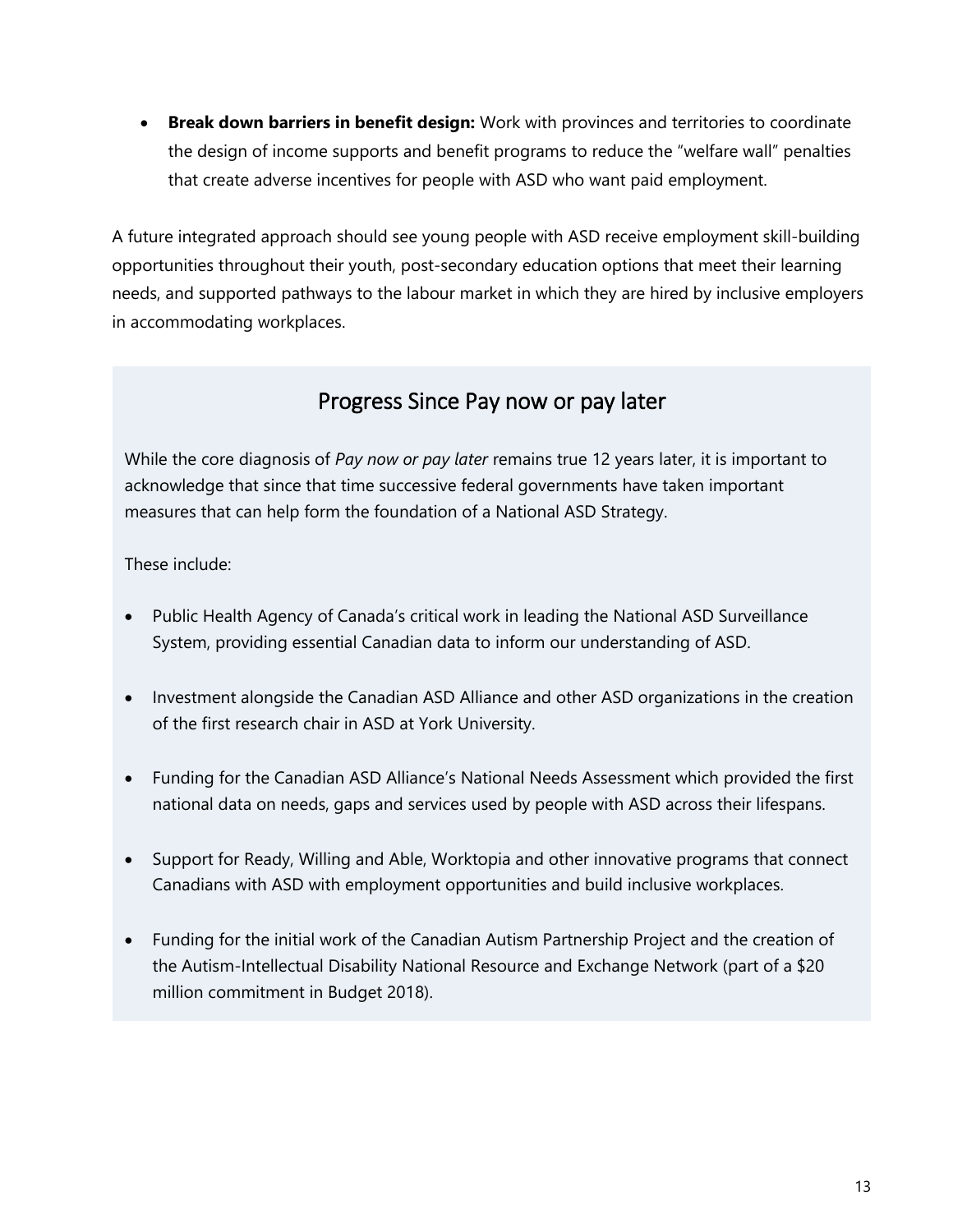### Action area: Housing

*End State: Autistic Canadians and their families have a variety of housing options available to them that are affordable and meet their needs, ranging from supportive housing to independent living in non-profit and market housing.*

Beyond the challenges of housing affordability faced by many Canadians, many people with ASD also need appropriate housing that is responsive to their circumstances. Unaffordability is compounded by high rates of poverty and the financial pressure of paying for supports. Housing was a top priority for people with ASD and caregivers in the Canadian ASD Alliance National Needs Assessment.<sup>xvii</sup>

Many people with ASD who need supportive housing face long waitlists in their home communities. Some find themselves ineligible for supportive housing. The Ontario Ombudsman has pointed to the consequences of these gaps — high-needs people with ASD ending up in unacceptable situations, including psychiatric hospitals, nursing homes, homeless shelters and jails.<sup>xviii</sup>

The federal government has launched a National Housing Strategy with a vision that all Canadians should have housing that meets their needs and that they can afford. To meet that vision, we need to respond to the housing needs of Canadians with ASD.

Opportunities for federal action:

- **Invest in the creation of more housing options suitable for the needs of adults with ASD:** The National Housing Strategy includes a focus on the needs of people with disabilities. The commitment to a minimum of 2400 new units for people with developmental disabilities is welcome, but not enough, and it is not clear that a general approach to developmental disabilities will be responsive to the varied and distinct needs of people with ASD. For example, people with ASD may benefit from environments that provide social support and are designed for people with sensory sensitivities.
- **Prioritize innovation in housing options that provide independence and support for people with ASD:** The Innovation and Research stream of initiatives in the National Housing Strategy provides an opportunity to support new approaches to housing that can meet the range of needs for people with ASD. The Canada Mortgage and Housing Corporation should make housing options for Canadians with ASD a priority for this funding stream, in particular for the National Housing Strategy Demonstrations Initiative and Solutions Labs. People with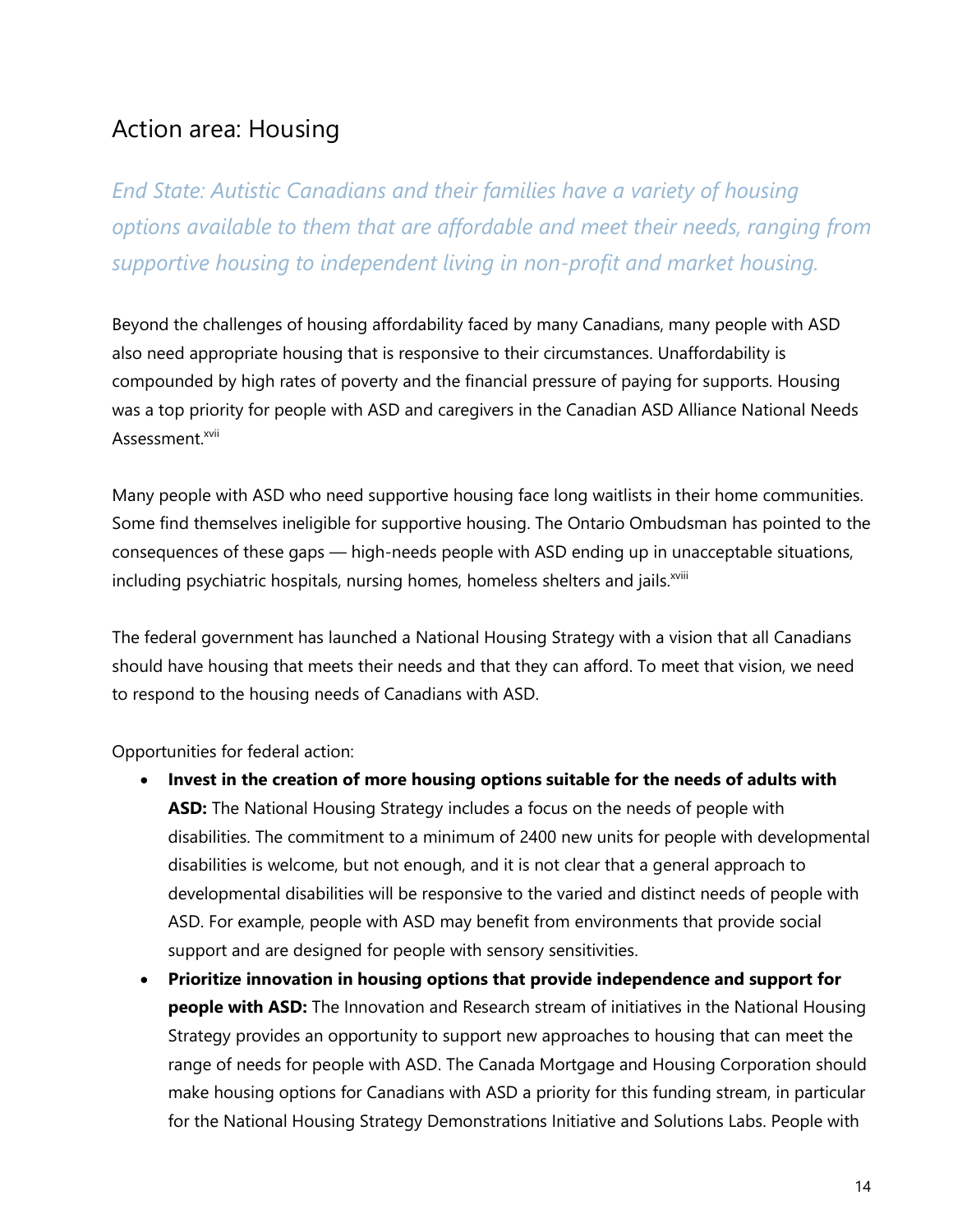ASD often need different service modalities that reflect the complexity and continuum of their needs throughout life.

#### Action area: Research

*End state: Professionals and policymakers have access to ASD research that informs their practice including a thorough understanding of ASD prevalence and the diversity of ASD experiences throughout all regions. Canada has worldleading research on ASD that is mobilized to improve the lives of Canadians with ASD.*

Canada is home to some of the world's leading researchers on ASD from a variety of disciplines. However, the level of research and the connection of that research to practice remains low relative to the complexity of ASD experiences and ASD's status as the most common and fastest-growing neurodevelopmental disorder in Canada. The federal government has the opportunity to lead in supporting ASD research.

Opportunities for federal action:

- **Complete the National ASD Surveillance System***:* Until last year, we had no national statistics on ASD prevalence in Canada. The creation of the National ASD Surveillance System is an example of federal leadership that has allowed us to finally have a conversation about ASD using Canadian statistics. However, this picture remains incomplete, representing only seven provinces and territories covering only 40% of the population, and only for children aged 5-17. We need data on ASD prevalence across Canada and all age groups to design and deliver services, and we need to continue to monitor prevalence and progress over time.
- **Invest in world-leading ASD research:** Through CIHR and other granting organizations, the federal government plays a critical role in supporting scientific advancement. The Chair in Autism Cognitive Neuroscience at Université du Montréal and creation of the Chair in ASD at York University have produced valuable improvements in our scientific understanding of ASD — something that should be replicated. A CIHR Institute on ASD could promote research and learning across disciplines to improve understanding and treatment for Canadians.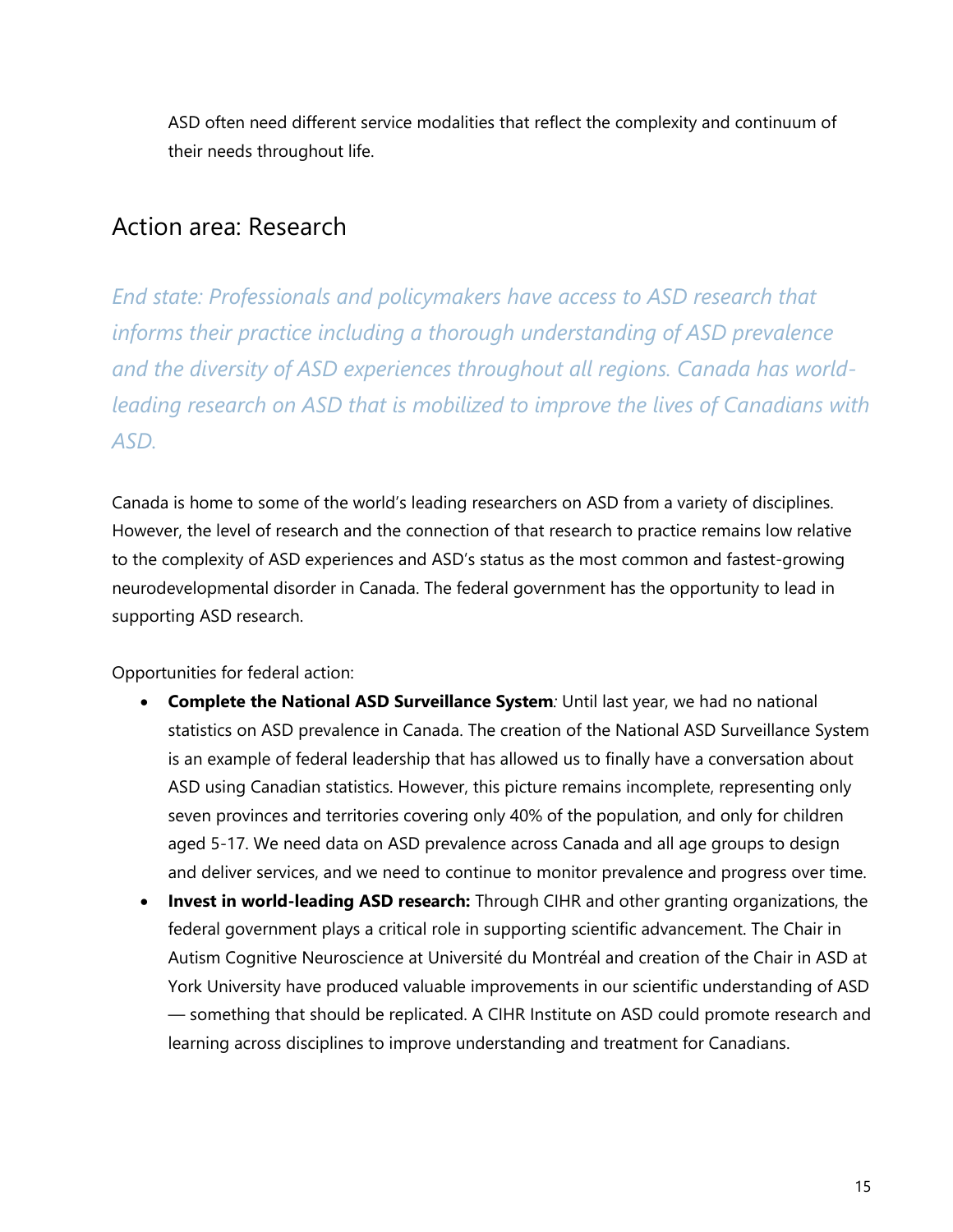#### Indigenous ASD Strategy

Alongside the National ASD Strategy, the federal government should develop a distinct Indigenous ASD Strategy in partnership with Indigenous communities, respecting government-to-government relationships, the need for culturally-appropriate services, and responsive to the distinctive needs of Indigenous communities.

While needs and access to services vary across Indigenous communities, with important differences between urban experiences and those in remote First Nations, Indigenous communities have distinct needs. The experiences of Indigenous people with ASD intersect with other factors such as the high prevalence of youth-in-care and legacies of residential schools. There is evidence that Indigenous children are systematically under-diagnosed.

An Indigenous ASD strategy should embed Jordan's principle, to ensure that jurisdictional questions are never an obstacle to children accessing care and support.

The existence of a distinct Indigenous strategy does not mean Indigenous people should feel unsafe or unserved by mainstream services, which should be equipped to provide culturally safe supports.

## Cross-government approach

*A cross-government approach ensures federal action is coordinated and integrated across all policies that affect Autistic Canadians.*

To be successful, a National ASD Strategy needs to look beyond "autism policies" to make sure that a full range of public policies and services are responsive to the needs of people with ASD throughout their lives. If the Youth Employment Strategy, Poverty Reduction Strategy, and Seniors strategy don't take account of the needs of Autistic Canadians, then we will not succeed in achieving the vision of a National ASD Strategy.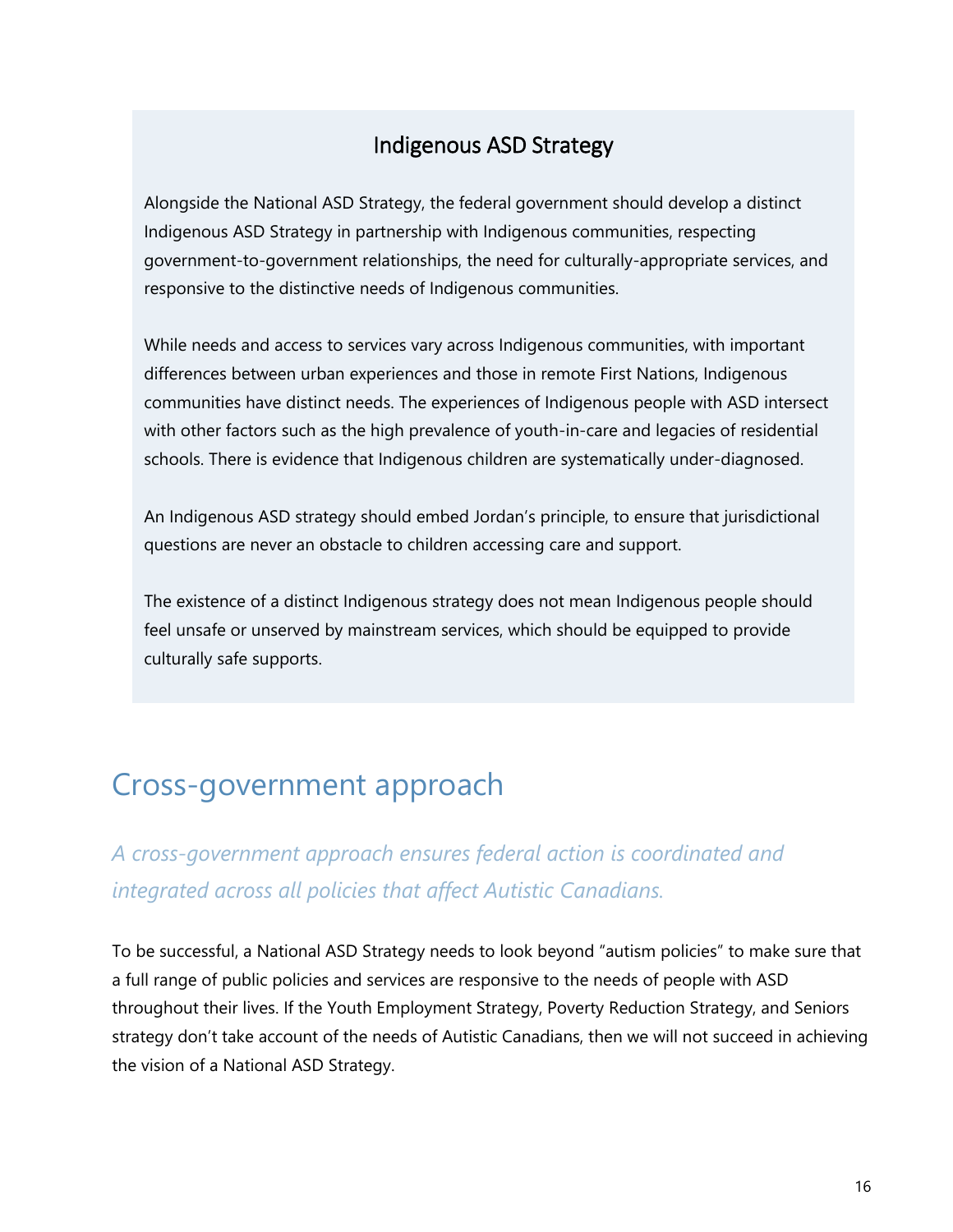The needs of Canadians with ASD — and the recommendations in this blueprint — touch on many areas of government. Just as the federal government should support coordination across Canada, a National ASD Strategy should establish leadership, accountability and coordination mechanisms within the federal government.

Opportunities for federal action

- **Establish leadership and accountability for the strategy within the federal government:** The Prime Minister should designate a lead minister for the strategy and ensure appropriate accountability in the mandate letters of other ministers with key responsibilities, including the Ministers of Health, Finance, Employment and Social Development, Indigenous Services and the Minister for Sport and Persons with Disabilities. The Lead Minister should be supported by a coordinating table of ADMs from relevant ministries.
- **Engage with the ASD community on accessibility standards**: The federal government should ensure that the development of accessibility standards under the proposed *Accessible Canada Act* includes recognition of the needs of people with ASD and participation from people with ASD and professionals to inform those standards.
- **Deep, broad consultation on the National ASD Strategy:** This document presents a blueprint for a National ASD Strategy. It will be imperative for the government to have a deep, meaningful conversation with the ASD community, including people with ASD, their families, experts and service providers from across the country in order to validate and help design the final strategy that government will implement.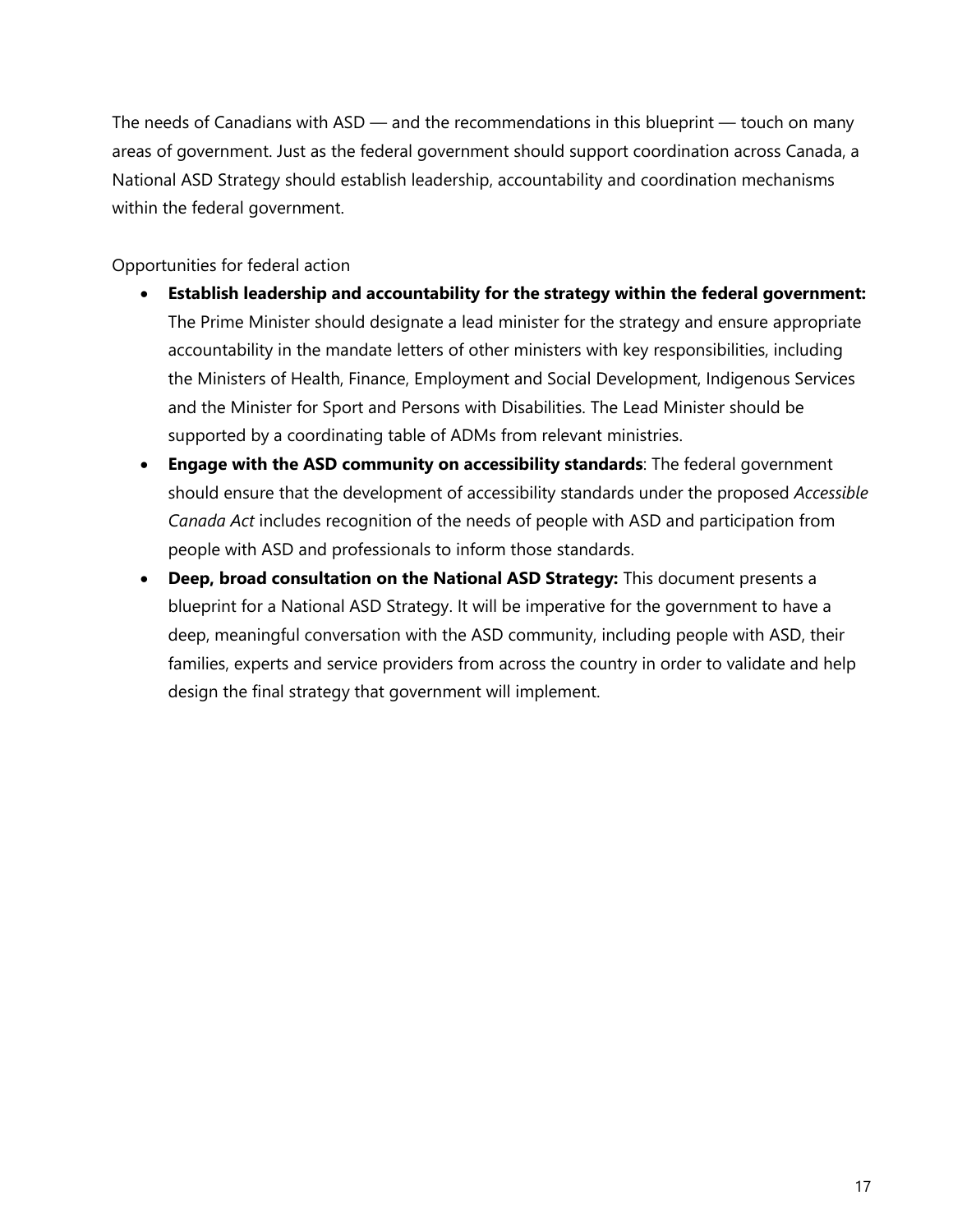## Summary for policymakers

#### **Vision:**

**All Canadians with ASD and their families have full and equitable access to the resources they need across a lifespan where and when they need them.**

Deep, broad consultation with the ASD community on design and implementation of a National ASD Strategy

#### **Principles:**

Person centred, reflecting needs over a spectrum and lifespan

Inclusive of pan-Canadian stakeholders

Co-designed with first-person perspectives: *nothing about us without us*

Include a separate co-designed Indigenous approach

Culturally responsive and appropriate, especially for

Reflective of different regional needs, especially northern, rural and remote communities

#### **AREA 1: Federal leadership**

**Federal leadership facilitates pan-Canadian coordinated impact through knowledge exchange and dissemination.**

Assemble a multi-ministry federal, provincial and territorial meeting, and commit to a platform to learn, collect, disseminate and gather standards and consensus for a positive impact on the Canadian ASD community.



#### **AREA 3: Cross Government Approach to ASD**

**A cross-government approach ensures federal action is coordinated and integrated across all policies**

**that affect people with ASD.**

Assigning a lead minister, assembling cross-government tables, and mandating all relevant ministers to collaborate.